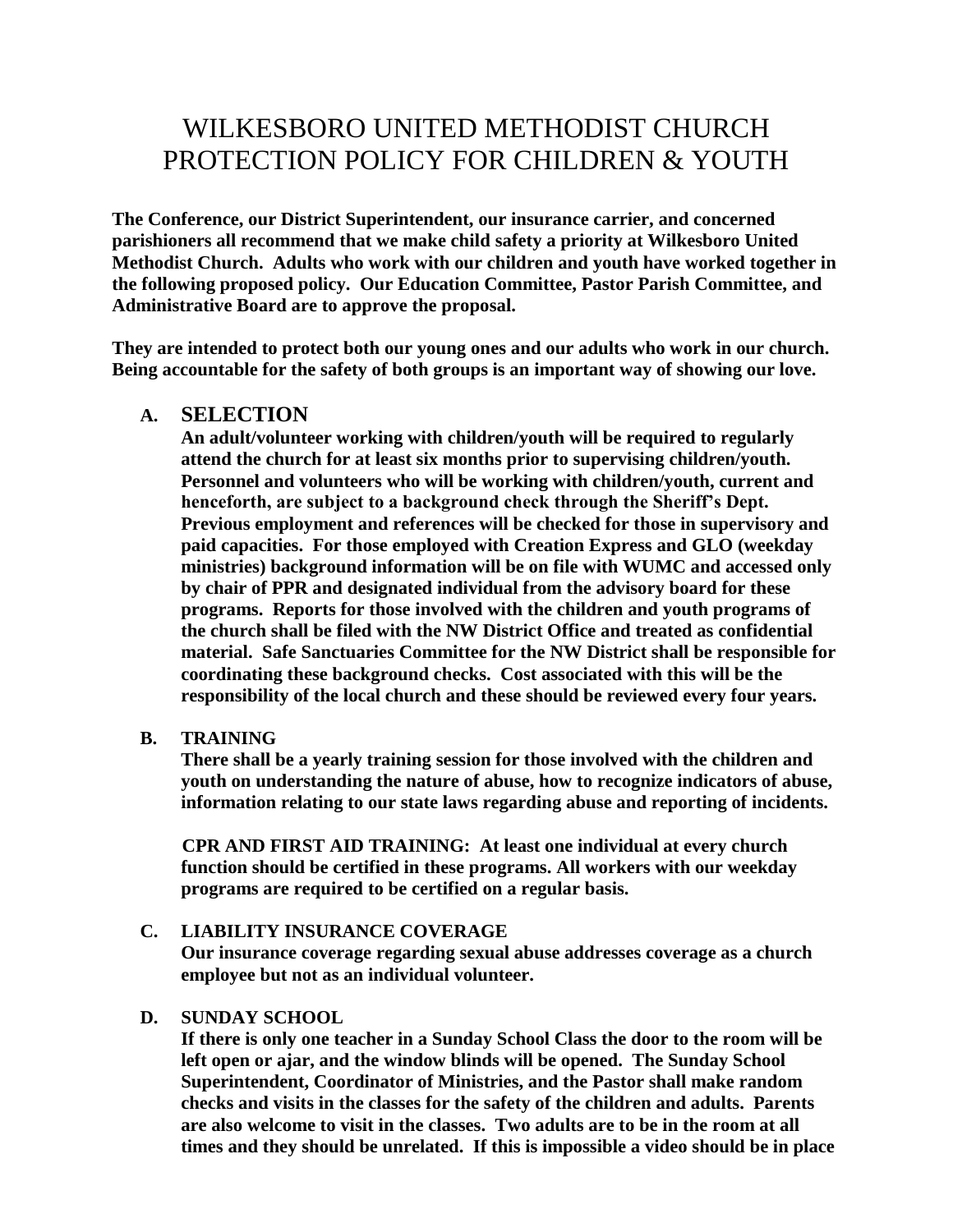**at all times. A rover will be appointed to move in the hallways. Pagers will also be used to contact parents in the sanctuary if there is a problem in the nursery during the Sunday services.**

**VISIBILITY: All rooms used for activities and teaching of children and youth are now equipped with a window allowing for visibility in the classrooms at all times. In addition, a rover is in place.**

## **E. OTHER CHILDREN/YOUTH ACTIVITIES**

**There will be at least two adult workers supervising children/youth at all times. Additional adult workers will be sought out and added for every three children over 10. If parents want to assist they may certainly do so, but the adult workers are ultimately responsible for the children/youth. The two adult workers will be from two separate families and a couple dating or engaged will be considered as one person of the two required. Rules for working with youth have been drawn with the input of parents. These are reviewed on a timely basis.**

- **1. If counseling is requested by a child/youth, the parent, another staff person or the Pastor-Parish Chairperson will be informed of such request 72 hours prior to the counseling if possible. If it is not possible to notify anyone about the counseling session prior to; then it is the responsibility of the leader (21 years of age or older) to inform another leader, Pastor-Parish Chairperson, or parent within 72 hours after the counseling session. The child/youth shall determine who will be contacted. The counseling will occur in close proximity to others or with the parent present in the room if appropriate for the situation and with the door open or ajar. Location for counseling should not take place at the leaders home but if this should occur notice needs to be immediately given to the above listed people. Confidentiality shall be maintained at all times. Reporting violations of conduct is required only in cases of safety.**
- **2. For youth activities, it is preferable that the workers be one male and one female. In the case of an extended overnight trip, it is required that there be at least one male and one female adult worker (unrelated). For any group exceeding 10 there will be other workers for every 3 children/youth above 10. Prior to each trip families will be notified of the chaperons accompanying the group outing.**
- **3. Recommendations for sleeping arrangements on youth trips:**
	- **a. Adult and youth, no nudity at any time for any reason. Changing clothes should be done in the bathroom with the door closed.**
	- **b. When youth are staying in motels, rooms should be assigned so that only middle school youth occupy a room together and only high school youth occupy a room together. Males will not occupy rooms with females. A minimum of one adult leader will be assigned to each room occupied by youth. The adult leader will not share a bed with a youth. A minimum of two youth should be assigned to a room. Parents will be informed of the assignment and will give written consent.**
	- **c. An adult should not be alone in a motel room with one youth.**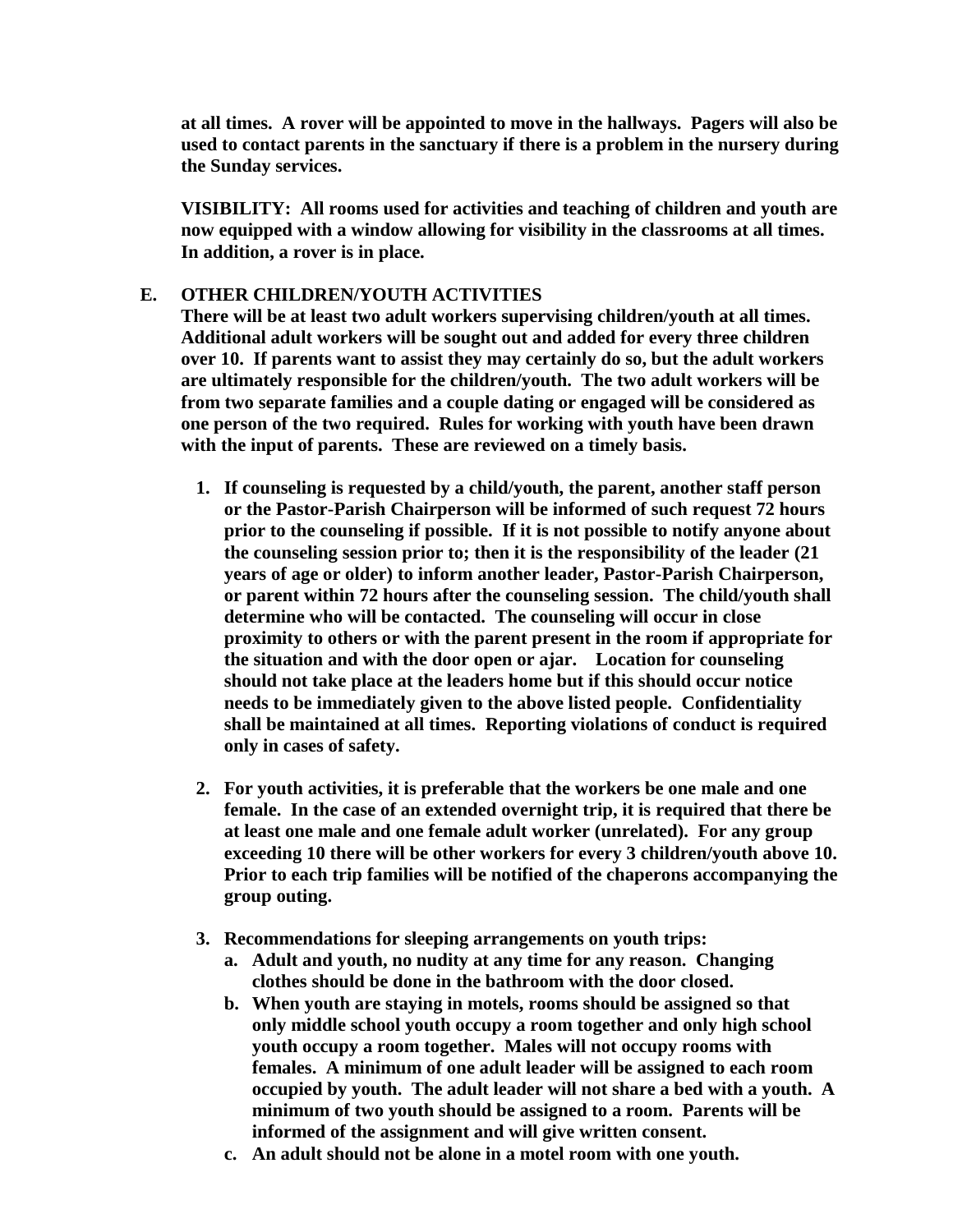- **d. Male and female youth may visit together in the same motel room if an adult is present.**
- **e. Maintain confidentiality of issues pertaining to all youth.**
- **4. It is required that all children/youth be driven on church outings and functions by an adult with a valid driver's license. Youth with a valid driver's license may drive themselves and any passengers that have been prearranged by a parent of each youth. In the use of any size van, one additional adult will accompany the driver.** 
	- **a. Church-provided first aid kits will accompany each vehicle. These will be stored in the church office.**
	- **b. Children/youth should ride in the same vehicle for the duration of the entire trip. The adult leader will be responsible for the children/youth who ride in his/her vehicle. Vehicles should not move until all children/youth are accounted for. An adult leader may give permission for a child/youth to change vehicles and must confirm this with the adult leader of the other vehicle.**
	- **c. All children/youth must have signed permission slips to go on each trip/ outing. A copy will be distributed to the adult leader responsible for the children/youth. Permission slips will contain detailed medical information, insurance carriers, emergency phone numbers, special considers, etc., including a medical release to authorize treatment.**
	- **d. If a signed permission form is not presented prior to an outing the adult leader may contact the parent by phone and obtain the information mentioned in 4c (page 4). It should be noted that this information was obtained by phone. This phone conversation should also be witnessed by another adult.**
	- **e. Each person in a vehicle must wear a seat belt. There will be no "overstuffing" of vehicles.**
	- **f. It is recommended that prior attendance requirement of 50% of regular meetings be met for special trips, such as a youth retreat. Guests of children/youth will be informed of rules & regulations of the group.**
	- **g. Children/youth will be assigned to a adult leader for the duration of the trip. The adult leader will know where the child/youth is at all times. Should a child/youth wish to do an activity with another adult leader's group, the child/youth must get permission from his/her assigned adult leader who should confirm this change with the other group's adult leader. When a variety of activities are available, children/youth may choose the activity they prefer and should be in groups of 3 or more accompanied by an adult leader.**

## **F. MISCONDUCT**

**Wilkesboro United Methodist Church, Inc. will not tolerate sexual harassment and/or sexual misconduct from hired employees, volunteers or church members. "As the promise of Galations 3:26-29, states all are one in Christ, thus we support equity among all persons without regard to ethnicity, situation, or gender. Mutual respect, consideration, and courtesy are cornerstones of the Christian gospel, traditional at WUMC. Our church intends to maintain a safe and secure**